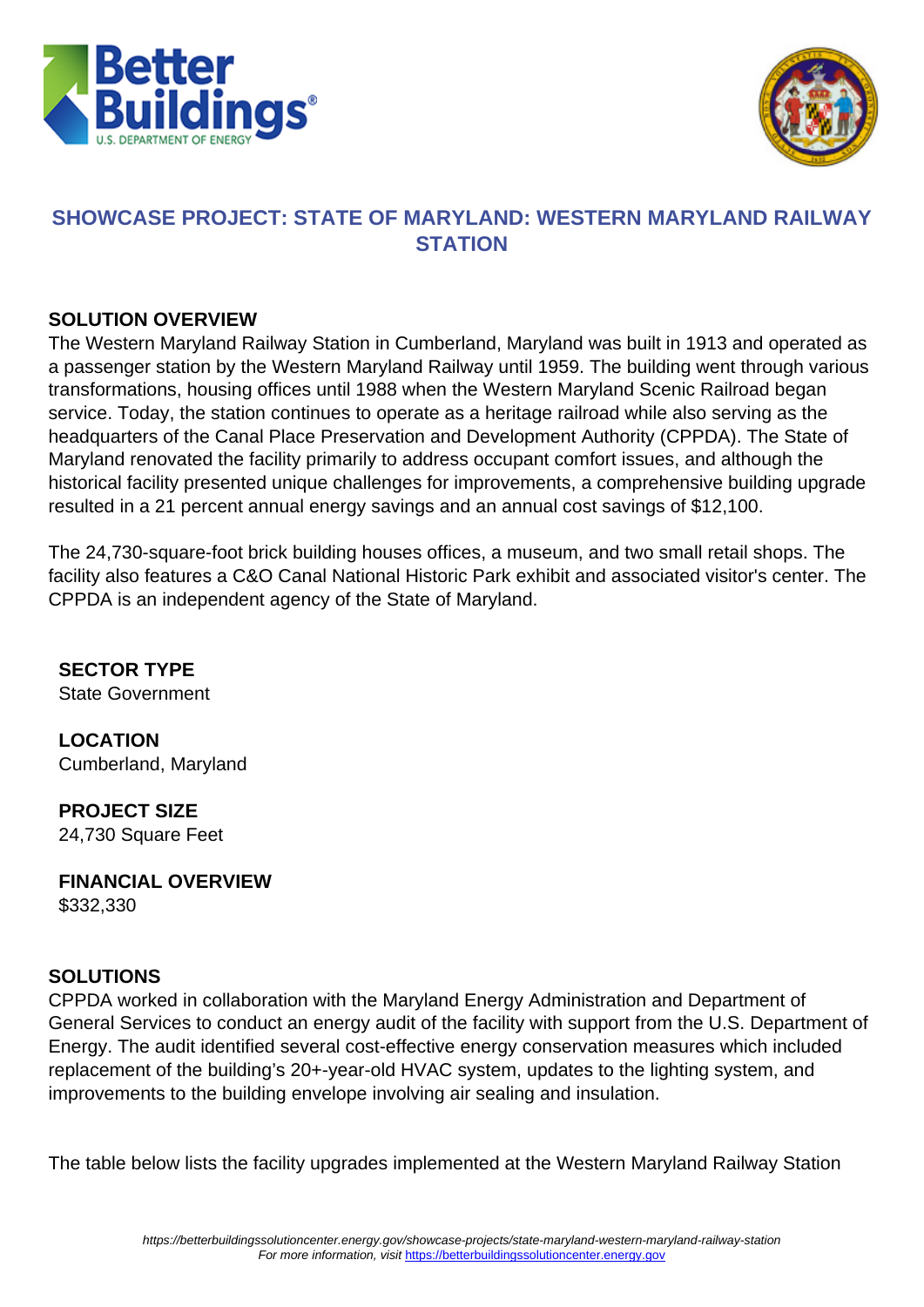with associated costs. These measures were essential to improving occupant comfort while reducing the historic building's energy consumption and costs.

| <b>Savings Measure</b>   | Cost      | <b>Savings</b> | <b>Notes</b>                                                      |
|--------------------------|-----------|----------------|-------------------------------------------------------------------|
| <b>HVAC</b>              | \$266,300 |                | \$5,000 annually Replaced 10 HVAC split systems with DX air       |
| replacement              |           |                | conditioning systems using hydronic coils as                      |
|                          |           |                | main heat source                                                  |
| Lighting                 | \$54,370  |                | \$3,600 annually Replaced 550 short-lifespan fixtures with LED    |
| replacement              |           |                | bulbs and fixtures                                                |
| <b>Building envelope</b> | \$11,660  |                | \$3,500 annually Included installation of building insulation and |
| upgrades                 |           |                | air sealing                                                       |

### **OTHER BENEFITS**

Before this project, tenants of the building used space heaters in their offices and workstations to address drafts and uncomfortable temperatures in the building. Sealing and insulating the building envelope and upgrading the HVAC system improved building comfort and eliminated the energy consumption of individual space heaters. In addition, CPPDA realized significant cost savings from reduced maintenance and repair of the HVAC and lighting systems. The facility was budgeting more than \$5,000 annually to maintain and repair the HVAC system, which had to be regularly recharged with coolant due to leaky refrigerant lines. The lighting upgrade added projected maintenance savings of \$3,600 annually.